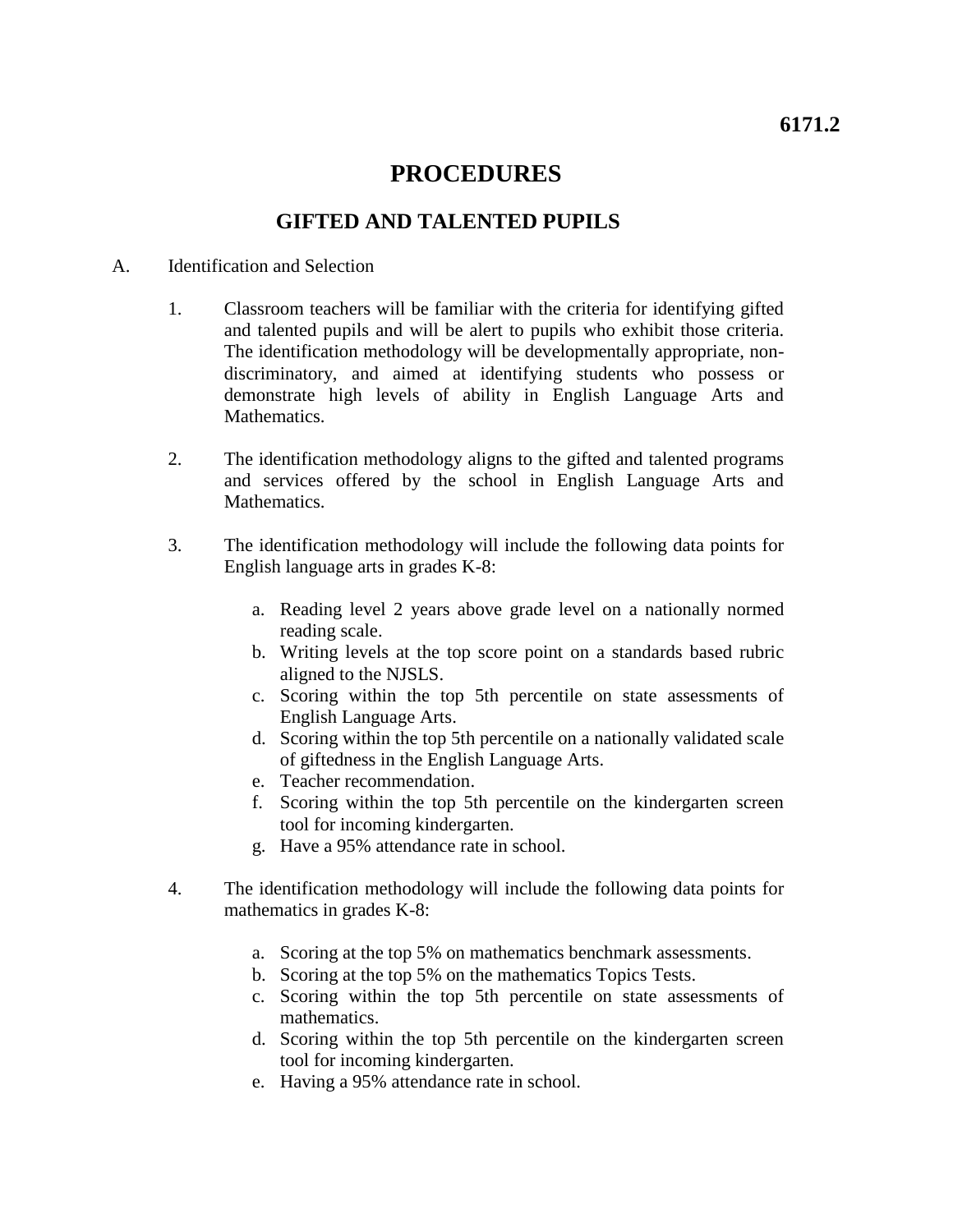## **6171.2**

# **PROCEDURES, CONT.**

5. A committee comprised of the Principal, grade level teachers, and our Supervisor of Curriculum and Instruction will review the data on each student to identify those students who meet or exceed the entrance criteria defined by the Gifted and Talented Committee at each school.

### B. Program

- 1. When a pupil has been identified as gifted or talented, the Principal will:
	- a. Provide the pupil's parent(s) or legal guardian(s) a letter with the goals of the gifted and talented program and secure the parent(s) or legal guardian(s) permission for the pupil's participation in the program,
	- b. Confer with the pupil's teacher about a proposed educational program for the pupil, and
	- c. Ensure that the gifted and talented programming is implemented with the identified students.
- 2. The enrichment needs of gifted and talented pupils can be met through a wide variety of activities and teaching strategies. Appropriate curricular and instructional modifications will be developed for gifted pupils and the program will address appropriate content, process, product, and learning environment.
- 4. No enrichment program will replace the basic instructional program appropriate to the pupil's grade level.
- 5. The enriched educational program for a gifted and talented pupil may consist of:
	- a. Additional classroom studies and assignments differentiated based on the student's abilities as identified by the committee.
	- b. Special projects
	- c. General information, as well as content-specific information, as provided for in the curriculum frameworks developed by the New Jersey Department of Education.
- 6. A classroom teacher may provide for the needs of gifted and talented pupils by:
	- a. Utilizing district approved resources,
	- b. Integrating multiple disciplines into the study area,